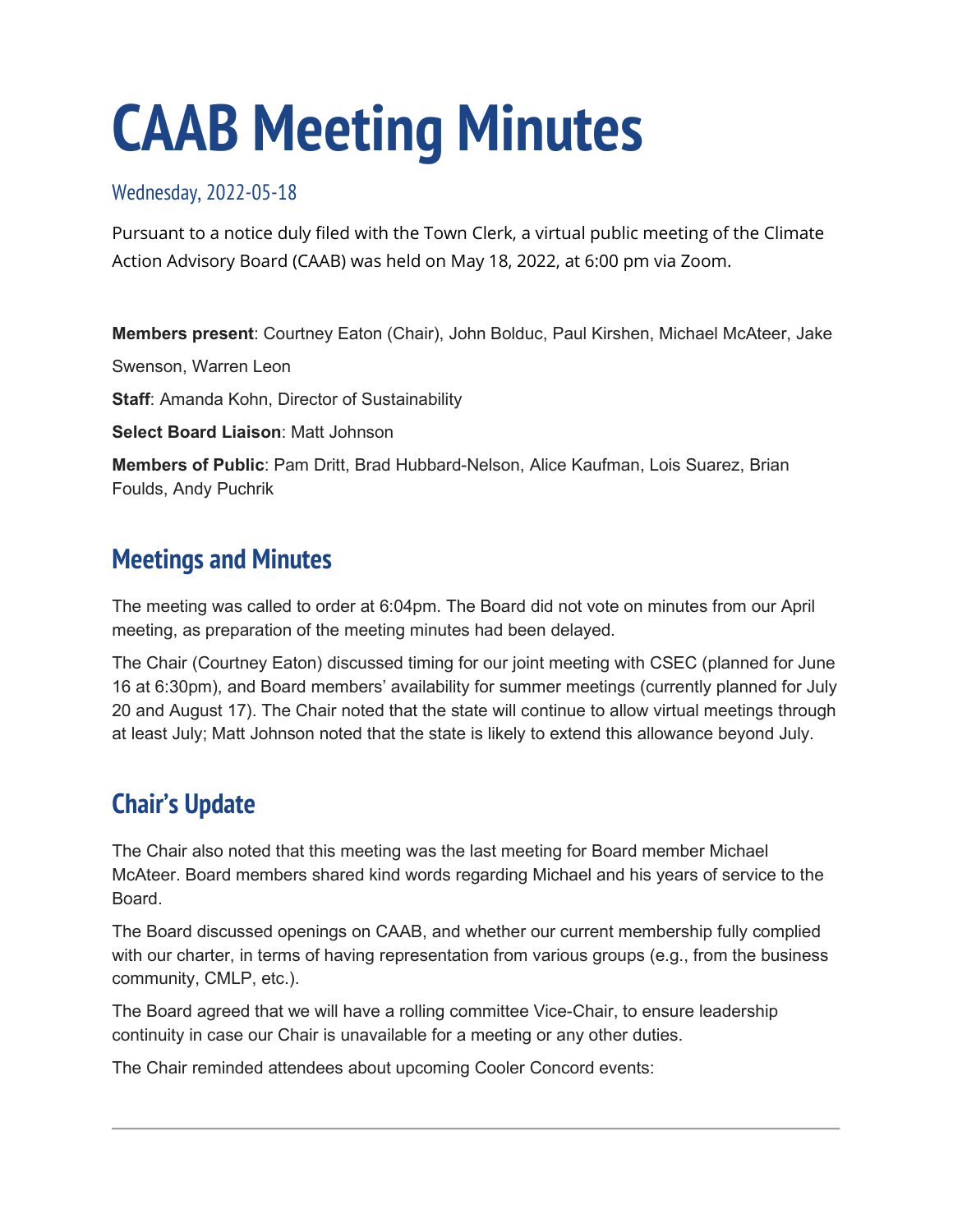- May 25th, [Your Sustainable Home Now, Zoom](https://www.coolerconcord.org/events/323)
- June 4th, [EV Display and Charging Tips Open House, Harvey Wheeler](https://www.coolerconcord.org/events/325)

## **Director's Update**

Our director noted that the April 30 [Cooler Concord Climate Festival w](https://www.coolerconcord.org/events/354)ent well, despite being organized on relatively short notice.

She also reviewed the written [Director's update,](https://concordma.gov/DocumentCenter/View/36663/Directors-Update-May-13-2022) noting that since the update, Concord had received the contract for a DC Fast Charger, which will be installed at Rideout park.

Matt Johnson noted that there are eight Grant of Location petitions from National Grid coming before the Board of Selectmen in the near future, which is a routine order of business. Matt suggested that we may wish to treat maintenance projects differently from those that extend or expand the network. Board members acknowledged that it did not at this time have a clear legal perspective on how and whether the Town could take climate action policies into account when reviewing these petitions. Matt commented that the Town should at least ask National Grid about what their climate goals are, and how these projects aligned with them. John Bolduc noted that the Town's law firm, Anderson Kreiger, has relevant expertise in this area; Matt noted that we would have to pay for such advice. Michael McAteer noted that "business as usual" expansion of gas capacity is not in keeping with our climate goals, and that the Town should explore what conditions could be applied to such approvals. Matt suggested that the Director check with her peers in other municipalities for guidance. John Bolduc mentioned that a Harvard Environmental Law Clinic member lives in Concord, and might be available for pro bono work, as might the Conservation Law Foundation. Matt Johnson asked John to check with these resources. The Director noted that the DPU has recently completed a study on how to decommission natural gas lines.

# **Workplan Check-ins**

#### Home Energy Scores

Jake reported that he had no material update.

#### Planning Board Support

The Planning Board is looking for new climate-connected members. The Planning Board is currently reviewing some development guidelines from Lexington which could be a suitable fit for Concord. As a next step, the Planning Board will circulate a draft with Town departments and relevant committees.

#### Climate Vulnerability Assessment

John reported that he had no material update.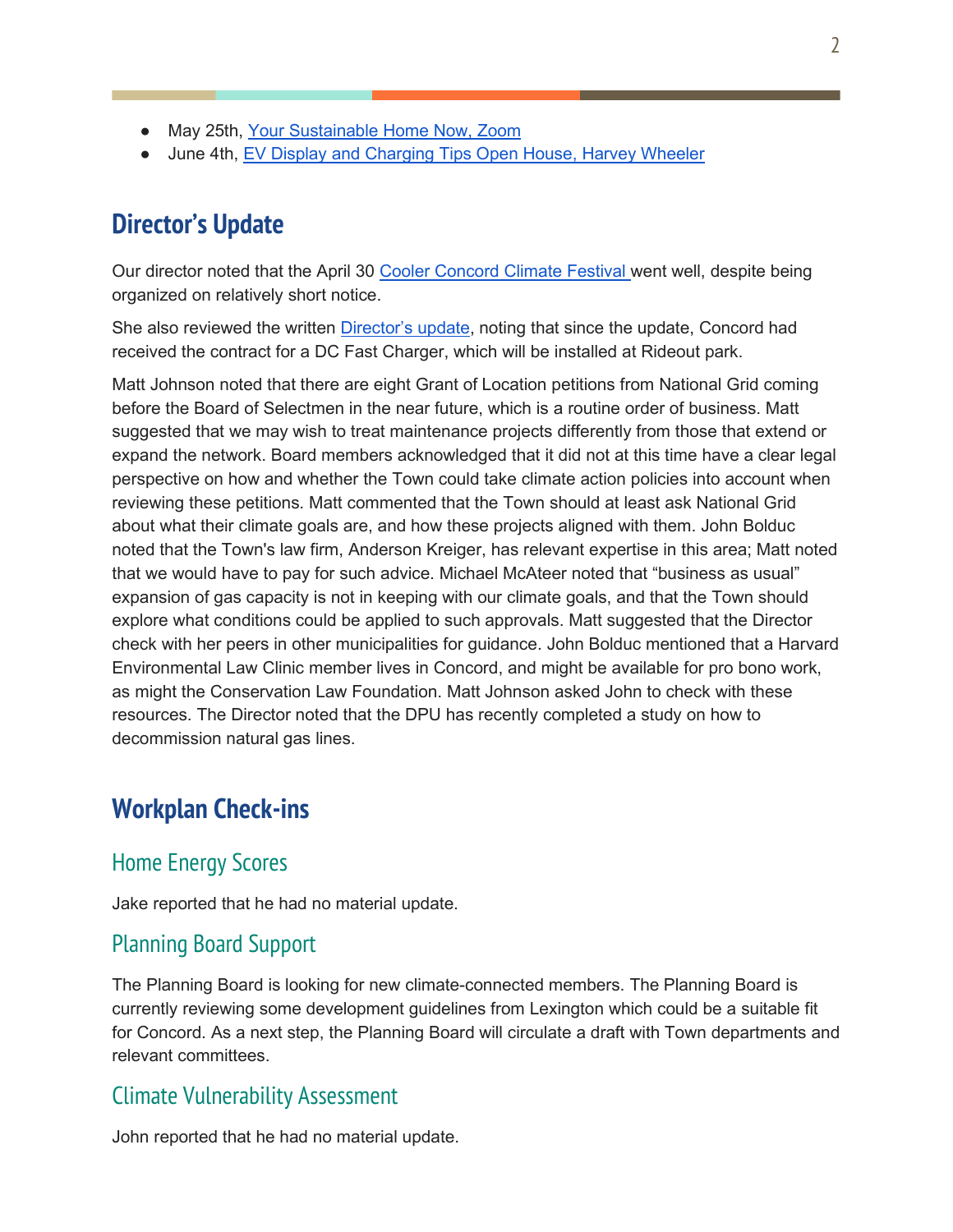Paul noted that the Director had submitted a proposal for a relevant grant (MVP Action Grant) that will focus on flood and drought vulnerability by modeling the integrated water system at the subbasin level. The grant also included funding to support a regional effort to look at flood and drought vulnerability across the watershed. The Town will also be updating the Town Hazard Mitigation Plan, which includes climate vulnerability.

The Director noted that the scope of climate vulnerability will include not just municipal facilities, but also economic factors such as tourism. She also noted that the Fire Department and Police HQ are in a floodplain, and that MAPC will help conduct a siting analysis to identify other possible locations for these facilities.

### Financing

Warren Leon reviewed an update regarding financing options that is included in the [May 18](https://concordma.gov/AgendaCenter/ViewFile/Agenda/_05182022-9716)  [meeting materials.](https://concordma.gov/AgendaCenter/ViewFile/Agenda/_05182022-9716) The focus of this memo is to evaluate options for financing for energy-related projected for residential projects that do not qualify for MassSave HEAT loans.

He noted that a next step is to schedule a meeting with CMLP to review these options.

Brian Crounse asked: Knowing what we know now, which of these options would have the biggest impact?

Warren responded that there are two key criteria; one is impact potential, and the other is timing and feasibility.

- ENE: Warren noted that this appears to be a great program, probably our 1st choice, but it may take too long to get up and running. The other options are really plan B.
- CMLP-Administered Program: This approach would be a heavy lift, and likely would take a long time to launch.
- MMWEC: We are not currently members with MMWEC, but should keep the dialog open, as this appears to be a promising and flexible program.
- Slipstream: Slipstream is a national nonprofit organization that runs energy efficiency and renewable energy programs for governments and utilities. They are a potential partner to help e.g., CMLP or ENE implement a program.
- BlocPower: Very promising company, with an approach that is most applicable to multifamily housing. They are not currently active in MA. John Bolduc commented on their work in Ithaca, NY, where they won an RFP to decarbonize Ithaca's buildings. John noted that we will have to take some risks and aggressive steps to meet our climate goals by 2030.

Warren noted that the Ithaca model is impressive, but the key to their efforts is access to a large amount of private equity capital (\$100M). John noted that a similar effort in Cambridge, MA would cost on the order of \$2B. Warren noted that perhaps the key next step for Concord is generating access to capital as Ithaca has, and should be a topic for a future meeting. Michael McAteer confirmed that access to financing, along with a capable implementor, is a key requirement.